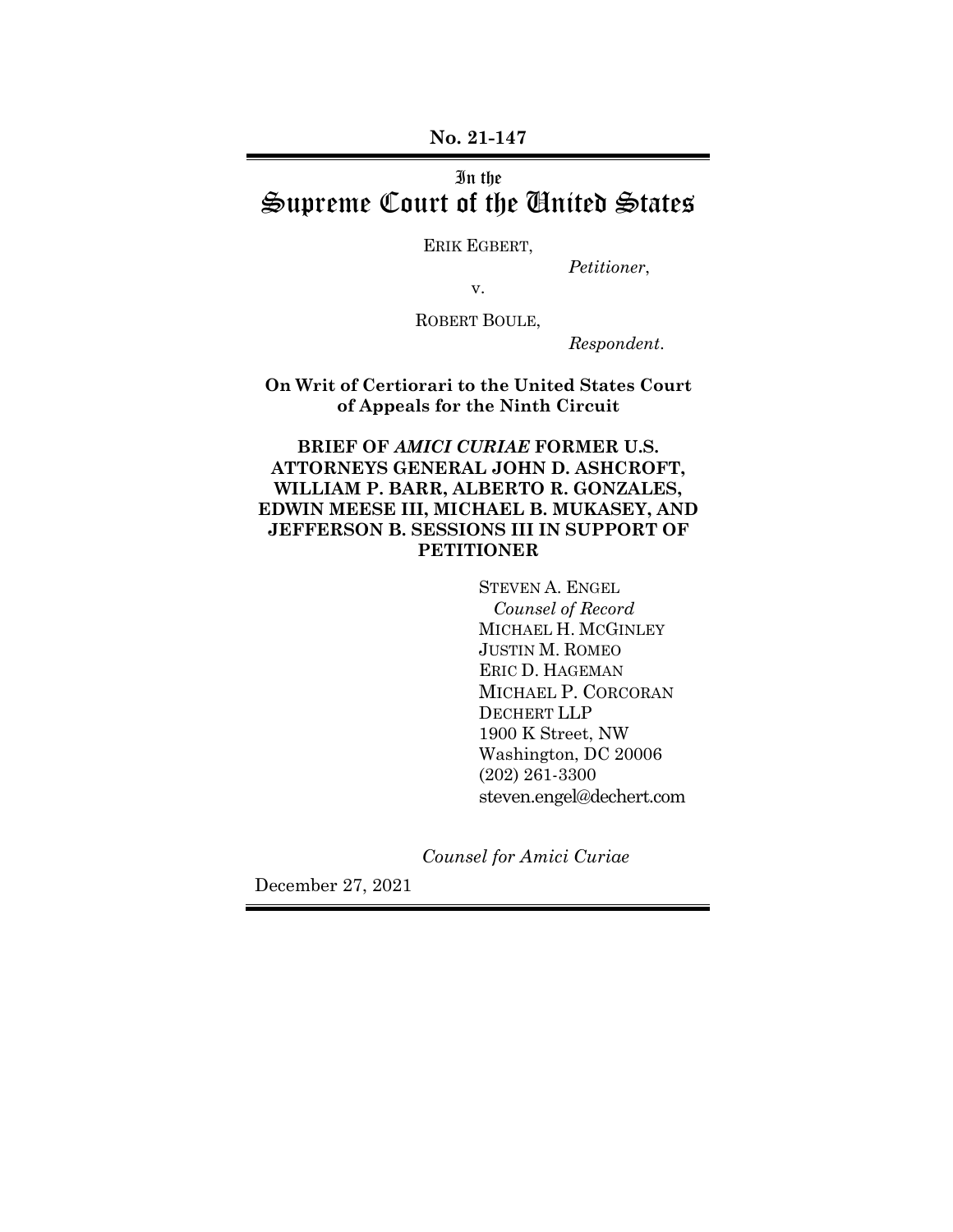# **TABLE OF CONTENTS**

| INTRODUCTION AND SUMMARY OF                       |  |
|---------------------------------------------------|--|
|                                                   |  |
| I. Only Congress Has Authority To Create New      |  |
| II. Expanding <i>Bivens</i> To Border Enforcement |  |
|                                                   |  |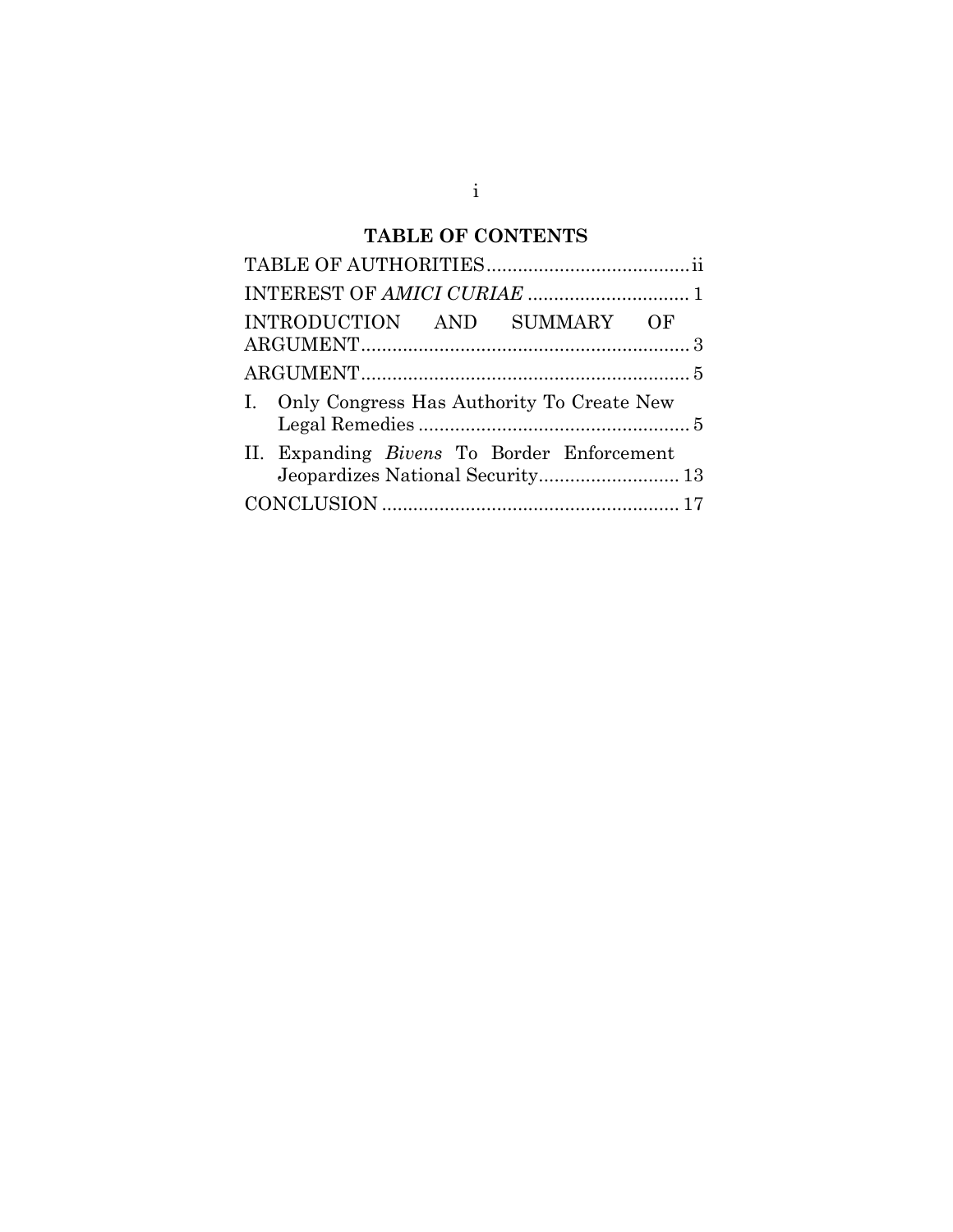## **TABLE OF AUTHORITIES**

# **Cases**

| Alexander v. Sandoval,                                                |
|-----------------------------------------------------------------------|
| Anderson v. Creighton,                                                |
| Armstrong v. Exceptional Child Center, Inc.,                          |
| Ashcroft v. Iqbal,                                                    |
| Bivens v. Six Unknown Named Agents of<br>Federal Bureau of Narcotics, |
| Boule v. Egbert,<br>998 F.3d 370 (9th Cir. 2020) 3, 6, 14, 16         |
| Bush v. Lucas,                                                        |
| Carlson v. Green,                                                     |
| Chappell v. Wallace,                                                  |
| Chi. & S. Air Lines, Inc. v. Waterman S. S.                           |
| Correctional Services Corp. v. Malesko,                               |
| Cort v. Ash,                                                          |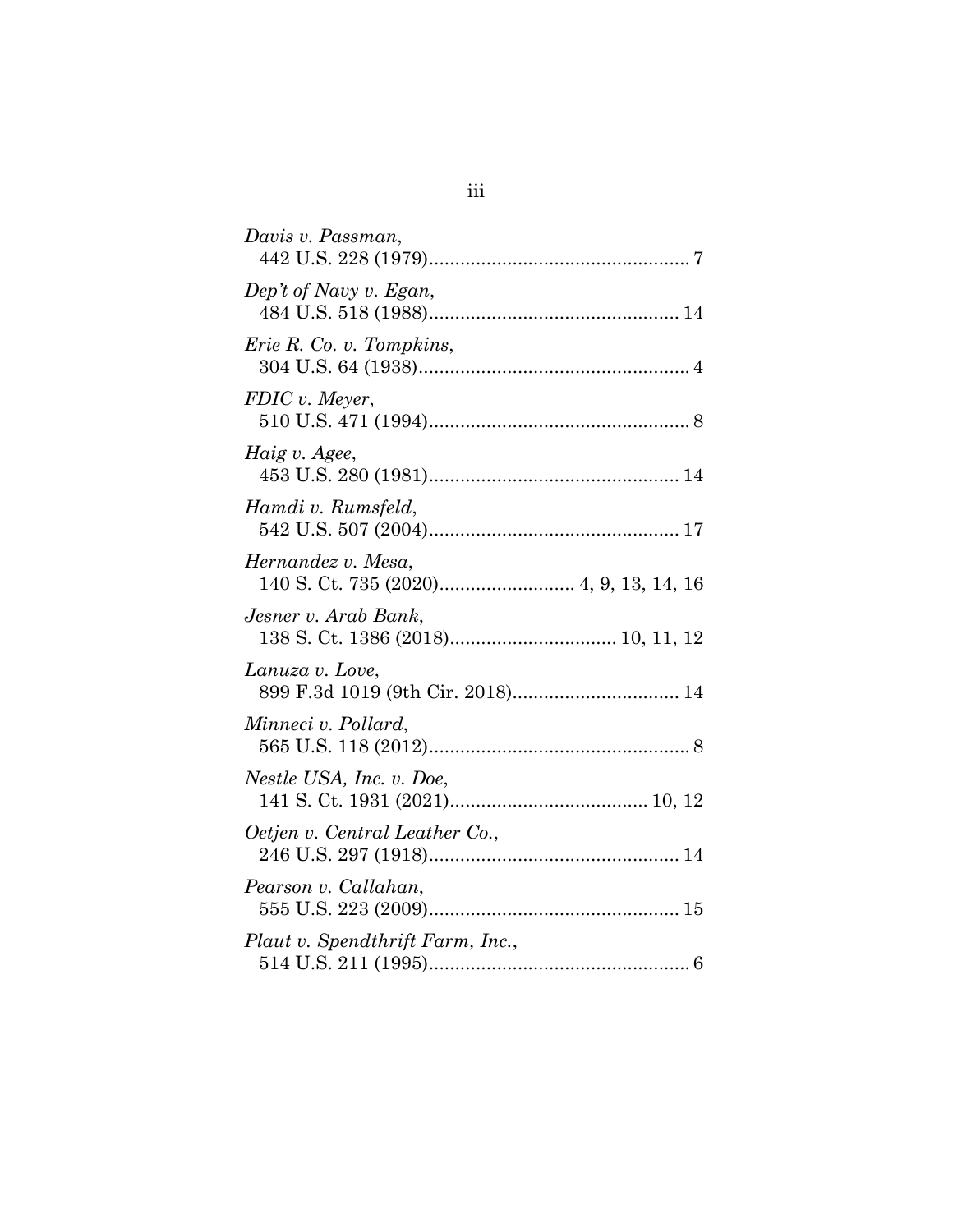| Schweiker v. Chilicky,           |  |  |  |  |
|----------------------------------|--|--|--|--|
| United States v. Delgado-Garcia, |  |  |  |  |
| United States v. Stanley,        |  |  |  |  |
| <i>Wilkie v. Robbins,</i>        |  |  |  |  |
| Ziglar v. Abbasi,                |  |  |  |  |
| <b>Constitution and Statutes</b> |  |  |  |  |

## **Other Authorities**

| Neil Gorsuch, A Republic, If You Can Keep It        |  |  |  |  |
|-----------------------------------------------------|--|--|--|--|
|                                                     |  |  |  |  |
| The Federalist No. 70 (Jacob E. Cooke ed., 1961) 16 |  |  |  |  |

### iv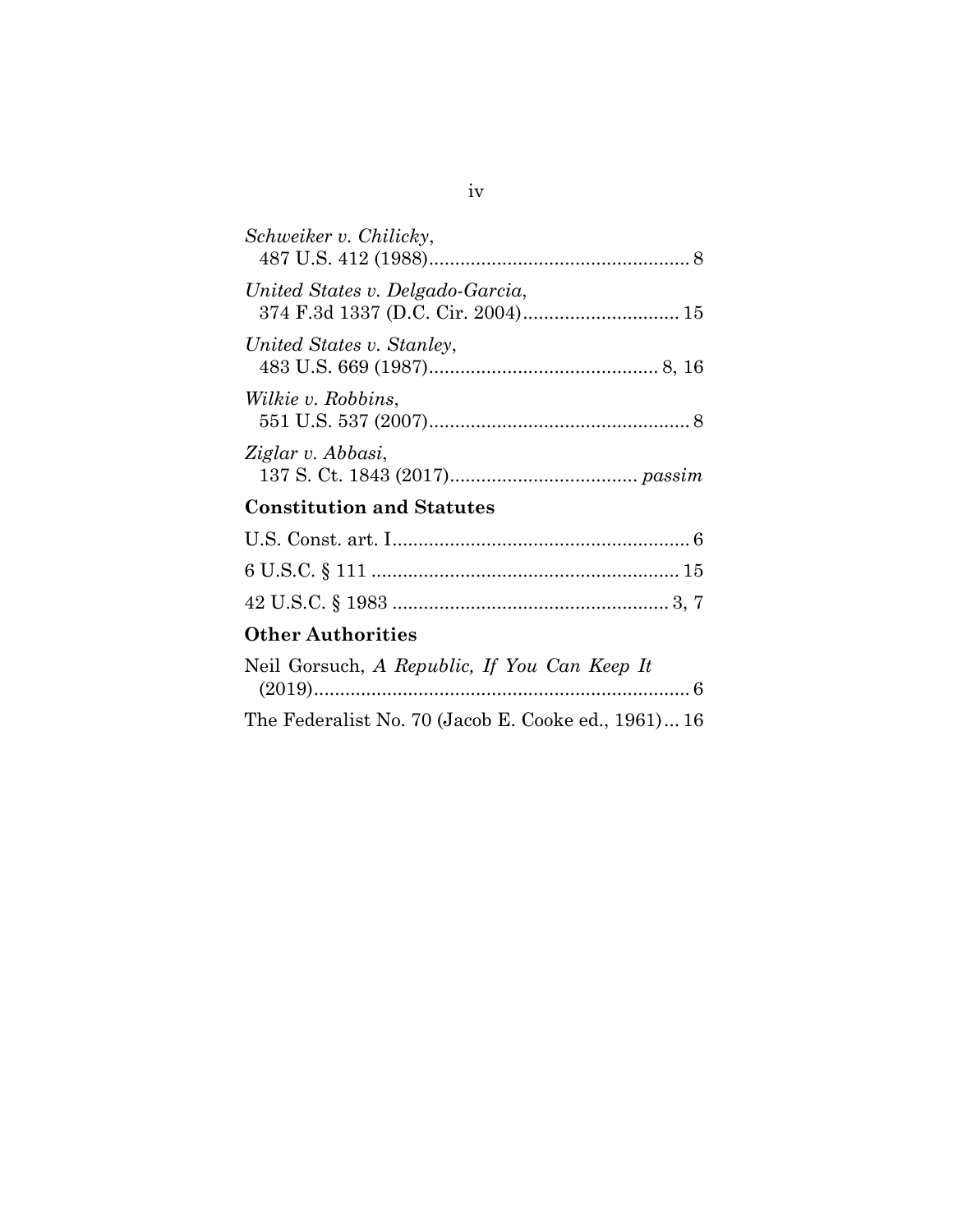#### **INTEREST OF** *AMICI CURIAE*[1](#page-5-0)

*Amici curiae* are six former Attorneys General of the United States. Each of the *amici* had the privilege of serving as the Nation's chief law enforcement officer, an experience that left them acutely aware of the responsibilities vested in law-enforcement and national-security officials, as well as the need to ensure that fulfillment of these critical responsibilities is not chilled by the threat of civil litigation, particularly litigation seeking remedies that have not been authorized by Congress.

This case concerns a claim under *Bivens v. Six Unknown Named Agents of Federal Bureau of Narcotics*, 403 U.S. 388 (1971), brought against a U.S. Customs and Border Protection agent based on an encounter near an international border. *Amici* are concerned that the Ninth Circuit's expansion of *Bivens*  departs from forty years of this Court's precedents and, if left in place, would interfere with the Executive's performance of vital law-enforcement and national-security functions.

This Court has clearly and consistently directed lower courts not to compound the original error of *Bivens* by expanding that decision into novel contexts. Article I of the Constitution vests power to create legal remedial actions in Congress alone, and respecting the boundaries among the branches is most important in cases bearing on foreign affairs and national security.

<span id="page-5-0"></span><sup>1</sup> Pursuant to Sup. Ct. R. 37.6, *amici curiae* affirm that no counsel for a party authored this brief in whole or in part and that no person other than *amici curiae* and their counsel made a monetary contribution to its preparation or submission. Both parties have consented to the filing of this *amicus* brief.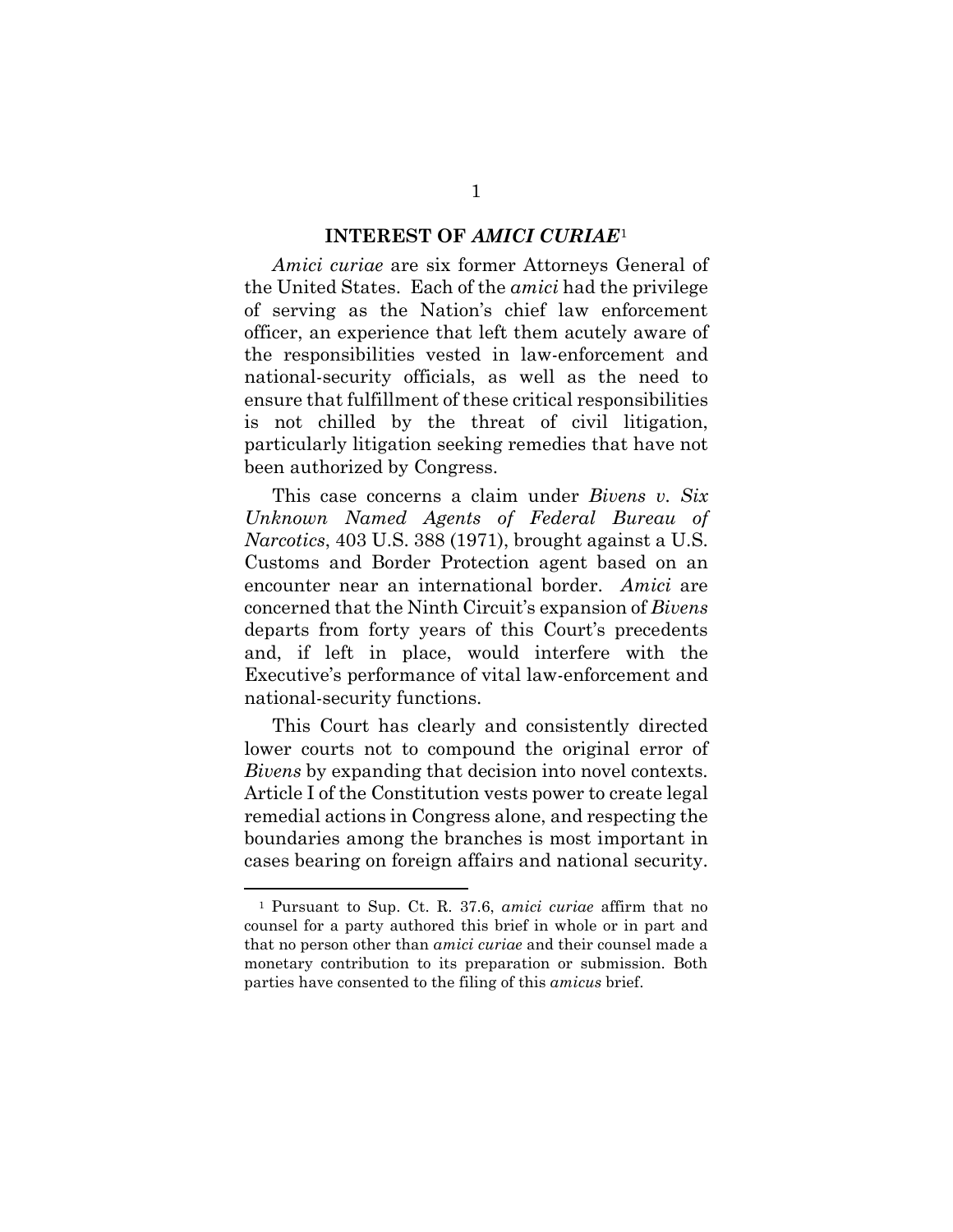Having served in high executive office, *amici* know firsthand the importance of protecting executive discretion in the enforcement of our laws and the protection of our national security.

The Honorable John D. Ashcroft served as Attorney General of the United States from 2001 to 2005. He was also United States Senator from Missouri from 1995 to 2001, Governor of Missouri from 1985 to 1993, and Attorney General of Missouri from 1977 to 1985.

The Honorable William P. Barr served as Attorney General of the United States from 2019 to 2020 and from 1991 to 1993. He also served as Assistant Attorney General for the Office of Legal Counsel from 1989 to 1990 and Deputy Attorney General from 1990 to 1991.

The Honorable Alberto R. Gonzales served as Attorney General of the United States from 2005 to 2007. He also served as White House Counsel from 2001 to 2005 and as Associate Justice of the Supreme Court of Texas from 1999 to 2001.

The Honorable Edwin Meese III served as Attorney General of the United States from 1985 to 1988. He also served as Counselor to President Ronald Reagan from 1981 to 1985.

The Honorable Michael B. Mukasey served as Attorney General of the United States from 2007 to 2009. He also was a judge on the United States District Court for the Southern District of New York from 1987 to 2006.

The Honorable Jefferson B. Sessions III served as Attorney General of the United States from 2017 to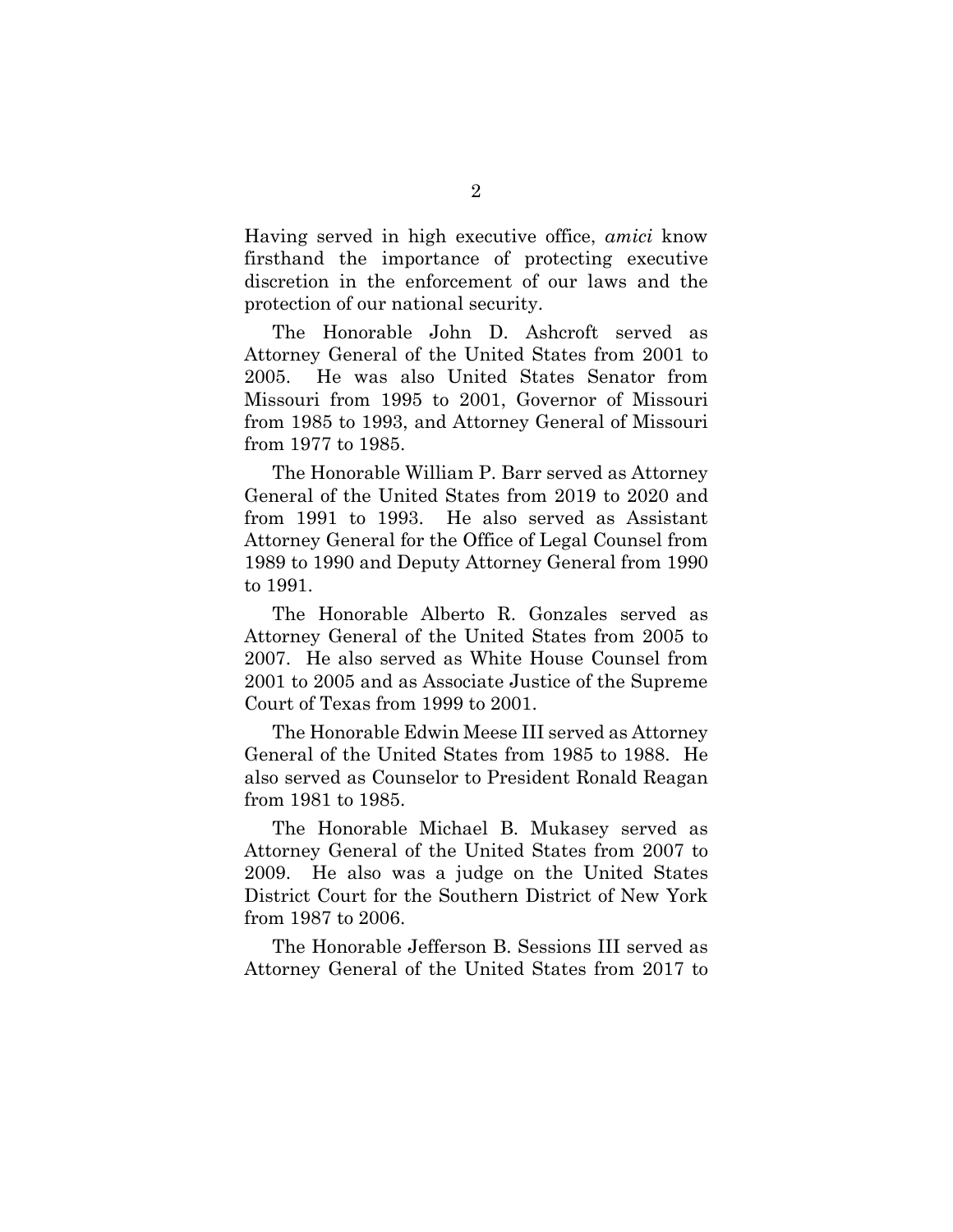2018. He was also a United States Senator from Alabama from 1997 to 2017, Attorney General of Alabama from 1995 to 1997, and United States Attorney for the Southern District of Alabama from 1981 to 1993.

### **INTRODUCTION AND SUMMARY OF ARGUMENT**

For nearly two centuries, this Court left it to Congress to define the legal remedies for constitutional violations. That is because Article III grants federal courts the "judicial power" to decide cases or controversies within their jurisdiction, while Article I vests in Congress the "legislative power" to craft legal remedies for the violation of constitutional rights.

In *Bivens v. Six Unknown Named Agents of Federal Bureau of Narcotics*, the Court discovered in the Fourth Amendment an "implied" right to collect damages when certain federal officers violate its terms. 403 U.S. 388 (1971). The Court admitted that "the Fourth Amendment does not in so many words provide for its enforcement by an award of money damages," *id.* at 396, and it understood that Congress had not chosen to include federal officers when it created a civil damages action for constitutional wrongs under 42 U.S.C. § 1983, *see id.* at 429–30 (Black, J., dissenting).

Without support in constitutional text, structure, or history, the Court grounded *Bivens* in "the amorphous belief that federal courts have the authority to 'make good the wrong done.'" *Boule v. Egbert*, 998 F.3d 370, 374 (9th Cir. 2020) (Bumatay, J., dissenting from the denial of rehearing en banc)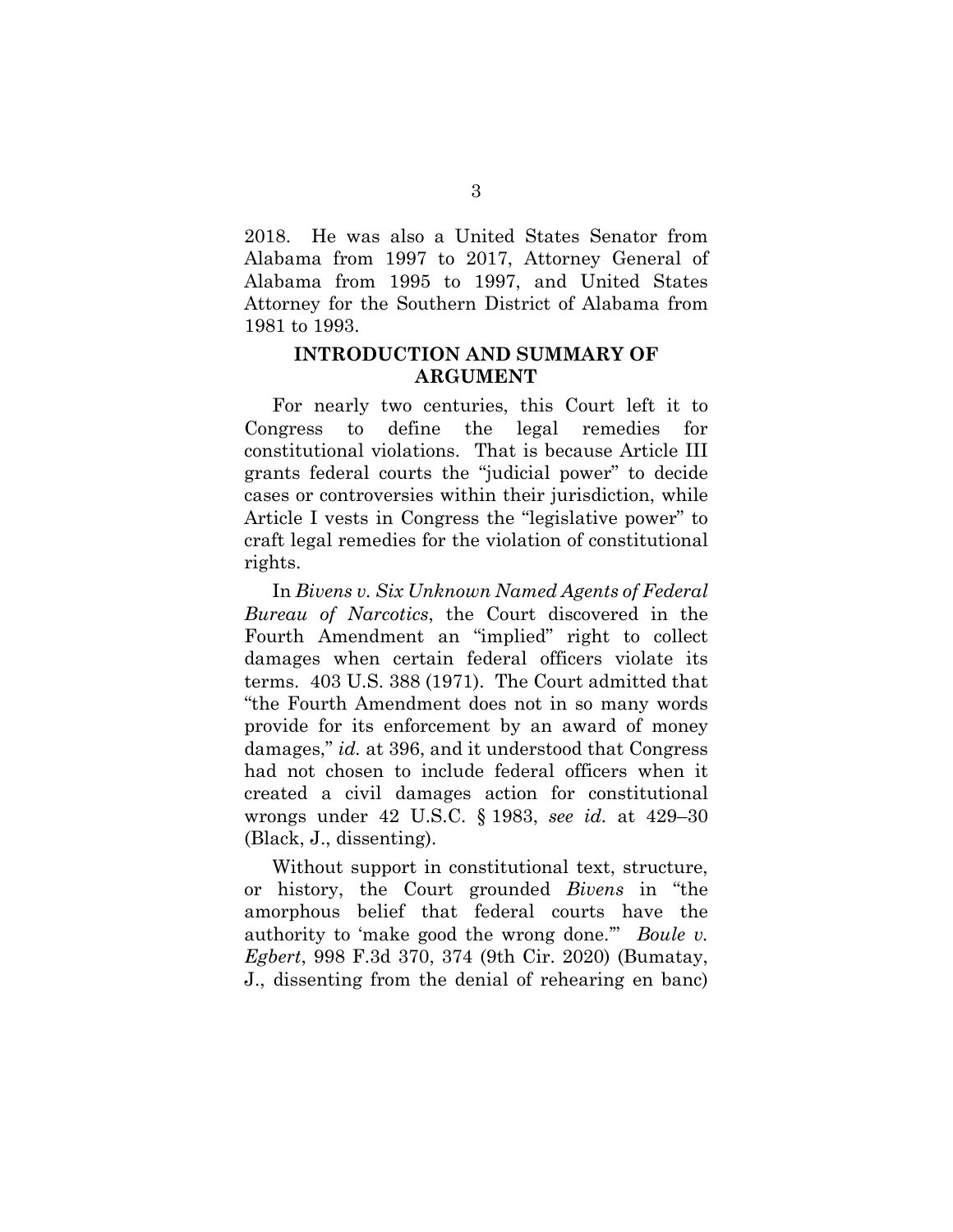(quoting *Bivens*, 403 U.S. at 396). Relying on a view of judicial lawmaking that had elsewhere been discarded, *see, e.g.*, *Erie R. Co. v. Tompkins*, 304 U.S. 64, 78 (1938), the Court created a right of action and a damages remedy that Congress had not previously seen fit to add to the United States Code.

The Court did not take long "to appreciate more fully the tension between this practice and the Constitution's separation of legislative and judicial power." *Hernandez v. Mesa*, 140 S. Ct. 735, 741 (2020). After extending *Bivens* twice in the decade after the decision, the Court has unfailingly rejected any new expansion over the past forty years, returning to an understanding of the judicial power that leaves the creation of new remedies to Congress.

In so doing, the Court has increasingly characterized *Bivens* as a judicial usurpation of the legislative power. The Court has called *Bivens*  remedies "disfavored," *Ashcroft v. Iqbal*, 556 U.S. 662, 675 (2009), and the product of a since-deposed "*ancien regime*," *Ziglar v. Abbasi*, 137 S. Ct. 1843, 1851 (2017) (citation omitted). With some degree of understatement, the Court has called it "doubtful" that it "would have reached the same result" if the case arose today. *Hernandez*, 140 S. Ct. at 742–43 (citing *Abbasi*, 137 S. Ct. at 1856).

While the Court has not taken the additional step of overruling *Bivens*, it has directed lower courts not to compound the error by inferring causes of actions in cases that "differ in a meaningful way" from the three scenarios this Court has directly endorsed. *Abbasi*, 137 S. Ct. at 1860. For cases that involve a new context or a new category of defendants, courts must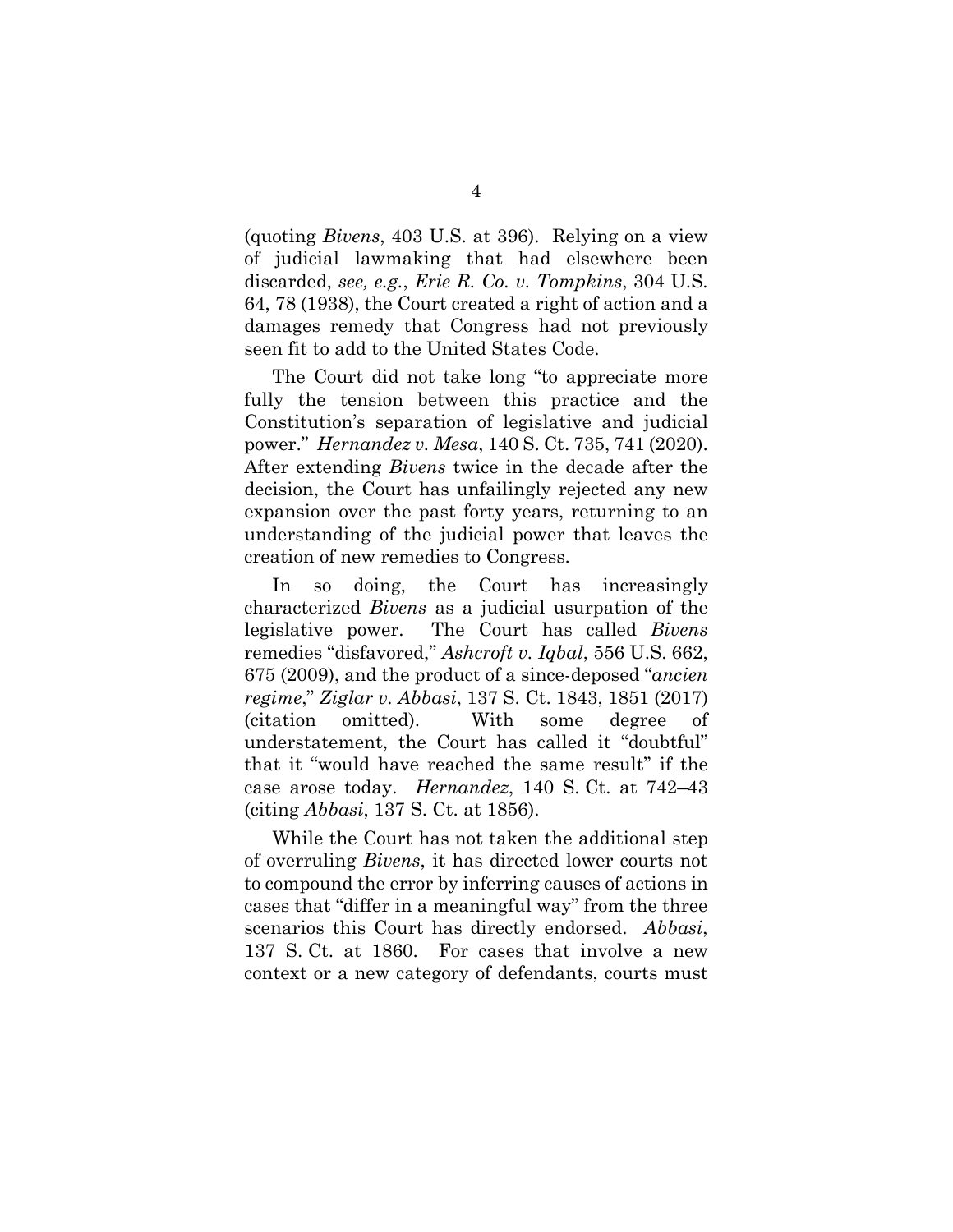consider whether "special factors" counsel against extension. *Id.* at 1859.

In this case, the Ninth Circuit blew through forty years of precedent that stood against inferring new causes of action. *Amici* agree with Petitioner that the decision below ignores at least two special factors counseling against a novel expansion of *Bivens*: the separation of powers and the implications this case has on national security and foreign affairs. *Amici* write separately to emphasize that regardless of the "special factor" framework, *any* expansion of *Bivens* contravenes the separation of powers under the Constitution itself. And such expansion is even more disconcerting when, as here, it touches on national security and foreign affairs, inviting the judiciary to second-guess the judgment of executive officers in these critical areas.

#### **ARGUMENT**

### **I. Only Congress Has Authority To Create New Legal Remedies.**

Petitioner has more than adequately demonstrated that the Ninth Circuit's expansion of *Bivens* infringes on the separation of powers. *Amici* write separately to emphasize two critical points.

*First*, the separation of powers is not just one of several "special factors counseling hesitation" in *Bivens* expansions. Instead, it is the linchpin of the analysis. This Court's precedents demonstrate that a proper respect for the separation of powers should be the primary reason for hesitation in expanding *Bivens*. And, although for now, the Court has declined certiorari on the question whether to do away with *Bivens* altogether, it may and should hold that *any*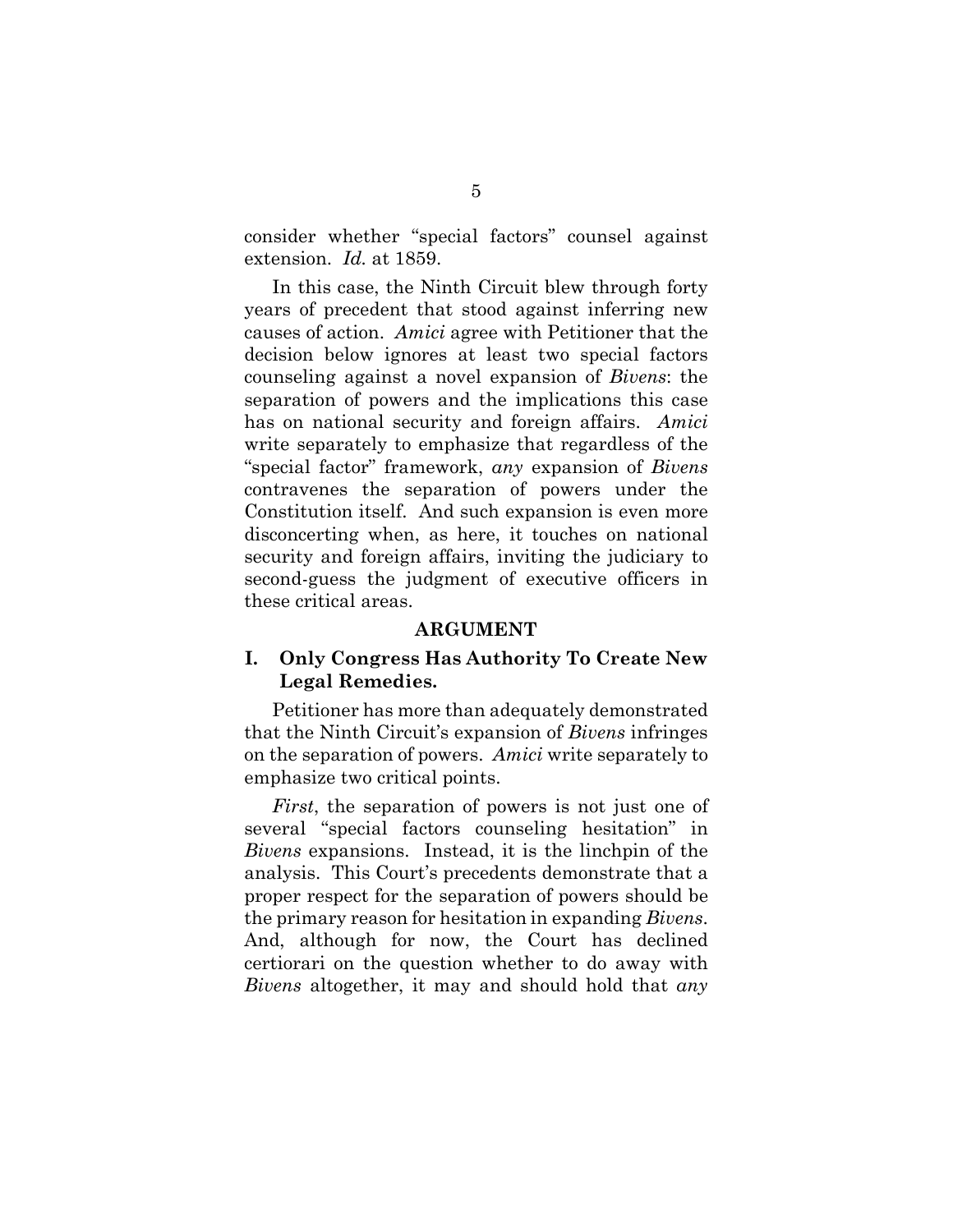further expansion of *Bivens* to encompass new causes of action violates the separation of powers. *Bivens* itself expanded judicial power into the incontrovertibly legislative task of remedy creation. This Court has refused invitation after invitation to compound the damage. It should unequivocally instruct lower courts that they must do the same.

One of the great innovations of our Constitution is the separation of powers among the three branches. *See Boule*, 998 F.3d at 374 (Bumatay, J., dissenting from the denial of rehearing en banc) (citing Neil Gorsuch, *A Republic, If You Can Keep It* 40 (2019)). The Framers designed Articles I and III "to separate the legislative from the judicial power." *Id.* (quoting *Plaut v. Spendthrift Farm, Inc.*, 514 U.S. 211, 219 (1995)). Article I vests "[*a*]*ll* legislative powers" in "a Congress of the United States." U.S. Const. art. I, § 1 (emphasis added). Article III in contrast vests the "judicial power of the United States" in this Court and the lower federal courts.

This separation gave the United States an independent judiciary that, time and again, has proven itself an essential check on overreaching by the political branches. But with that great power comes a concomitant responsibility for the federal judiciary to eschew quintessentially legislative policy judgments. That includes the various policy judgments necessary to determine who may sue for constitutional violations, who the appropriate defendants in such cases are, and what damages or other legal remedies may be available.

*Bivens* itself was an act of judicial lawmaking that sought to improve on the text of the Fourth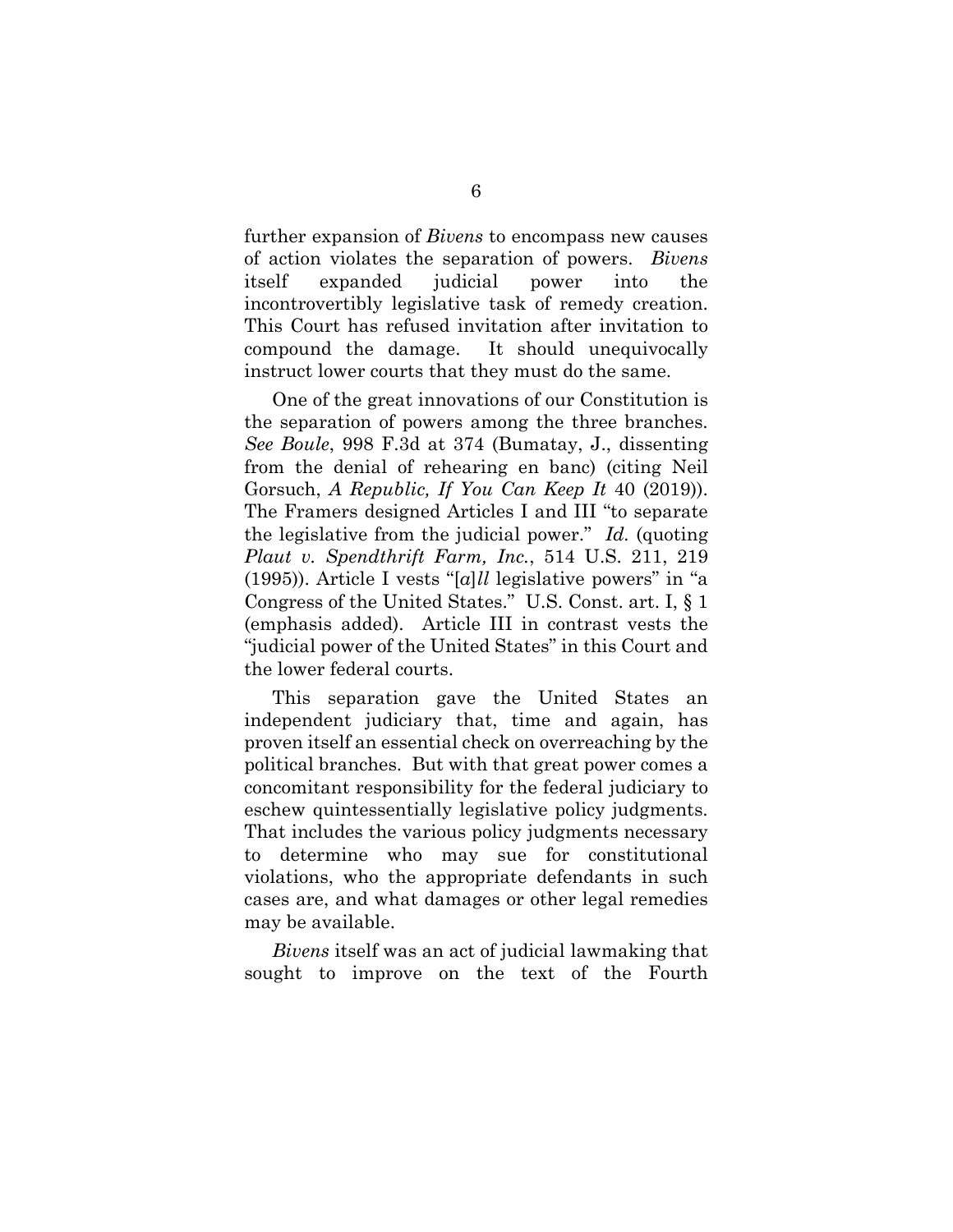Amendment by adding a damages remedy that did not previously exist. The Court took the same step in *Davis v. Passman*, 442 U.S. 228 (1979), by crafting a Fifth Amendment right to sue a member of Congress for employment discrimination, and in *Carlson v. Green*, 446 U.S. 14 (1980), by creating an Eighth Amendment right for federal prisoners to sue for mistreatment. But *Bivens* has had all of nine good years and forty-odd bad ones. This Court's most recent precedents have emphatically rejected the intellectual premise of these three decisions and rejected any attempt to expand them to new claims.

In *Ziglar v. Abbasi*, the Court declined to extend *Bivens* to Fourth and Fifth Amendment claims brought by aliens detained after the September 11 terrorist attacks. 137 S. Ct. at 1851. In so doing, the Court discussed the strict limits of its *Bivens* jurisprudence. It recounted Congress's decision in 1871 to enact 42 U.S.C. § 1983, which authorized money damages against state officials who violate constitutional rights, but pointedly withheld that remedy against federal officials. Despite that legislative determination, one hundred years later, *Bivens* found "general principles of federal jurisdiction" sufficient to authorize an implied cause of action for certain Fourth Amendment violations. *Id.*  at 1854. Even so, as soon as 1975, the Court began pulling back on implied causes of action, "adopt[ed] a far more cautious course." *Id.* at 1855 (citing *Cort v. Ash*, 422 U.S. 66, 68–69 (1975)). By 2012, the Court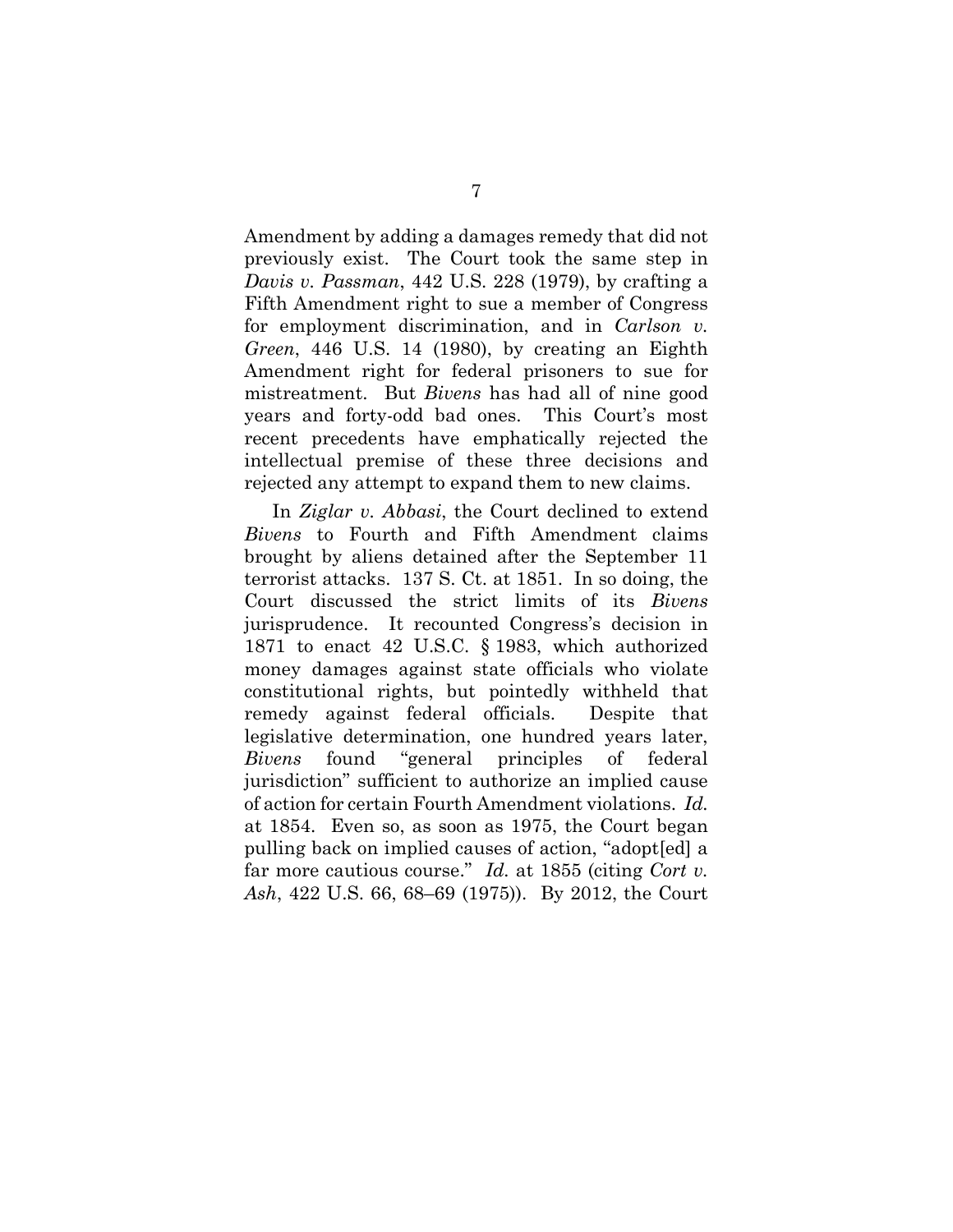had rejected implied damages remedies in no fewer than eight constitutional contexts. *Id.* at 1857.[2](#page-12-0) 

The Court's explanation for this course correction was simple: "when a party seeks to assert an implied cause of action under a federal statute, separation-ofpowers principles are or should be central to the analysis." *Id.* That is because "an issue [that] involves a host of considerations that must be weighed and appraised . . . should be committed to those who write the laws rather than those who interpret them." *Id.* (citation omitted; cleaned up). "In most instances, the Court's precedents now instruct, the Legislature is in the better position to consider if the public interest would be served by imposing a new substantive legal liability. As a result, the Court has urged 'caution' before extending Bivens remedies into any new context." *Id.* (citations omitted; cleaned up). These separation-of-powers concerns are not merely "special factors counselling hesitation," *id.*, but are the

<span id="page-12-0"></span><sup>2</sup> *See Bush v. Lucas*, 462 U.S. 367, 390 (1983) (declining to create an implied damages remedy in a First Amendment suit against federal employer); *Chappell v. Wallace*, 462 U.S. 296 (1983) (race-discrimination claims against military officers); *United States v. Stanley*, 483 U.S. 669 (1987) (substantive due process claim against military officers); *Schweiker v. Chilicky*, 487 U.S. 412 (1988) (due process claim against Social Security officials); *FDIC v. Meyer*, 510 U.S. 471 (1994) (wrongfultermination claims against federal agency); *Correctional Services Corp. v. Malesko*, 534 U.S. 61 (2001) (Eighth Amendment claim against private prison); *Wilkie v. Robbins*, 551 U.S. 537 (2007) (due process claim against federal officials); *Minneci v. Pollard*, 565 U.S. 118 (2012) (Eighth Amendment claim against private prison guards).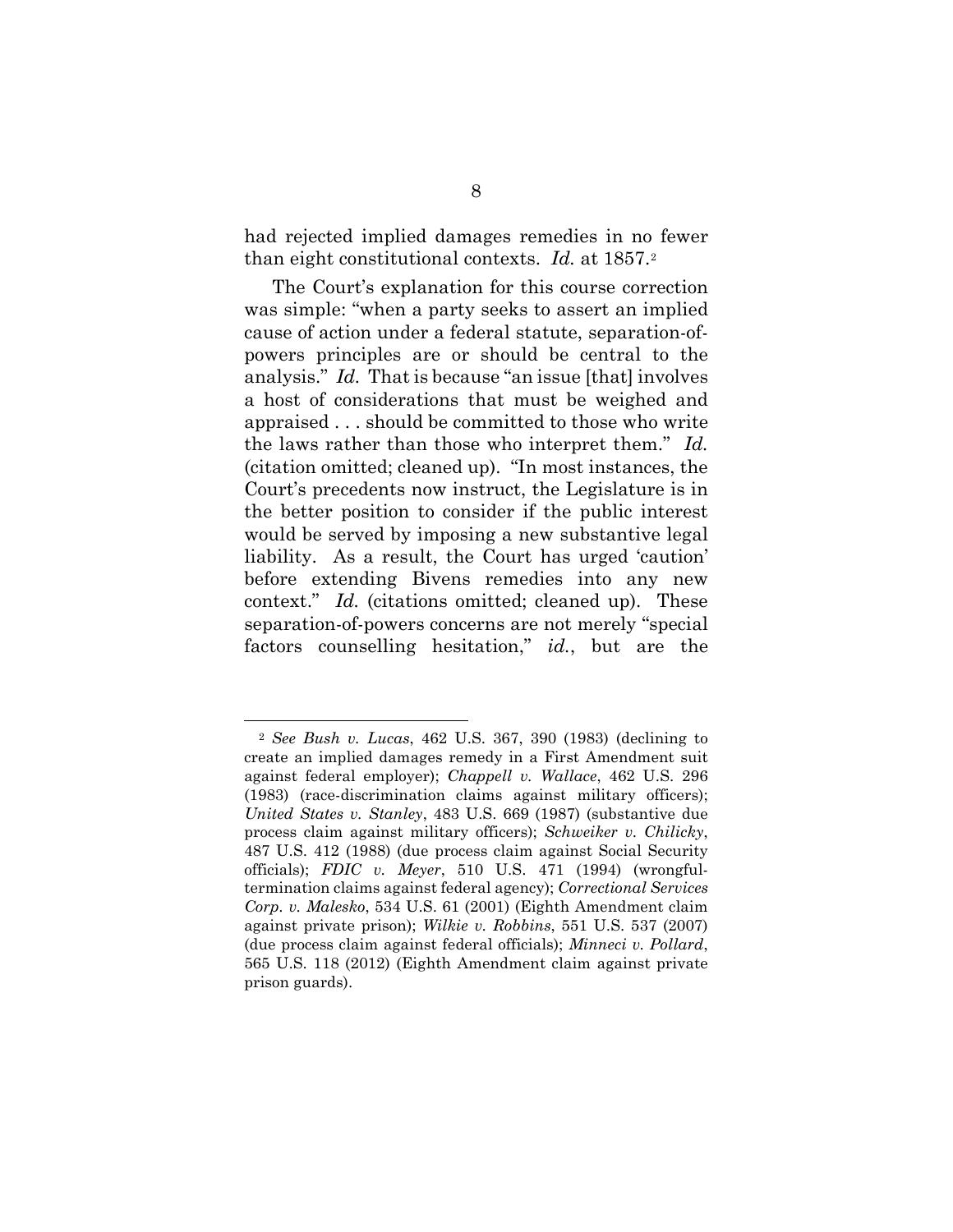animating principle weighing strongly against *every* potential expansion of *Bivens*.

The Court's opinion in *Hernandez v. Mesa*, 140 S. Ct. 735 (2020), picked up where *Abbasi* left off. *Hernandez* rejected expanding *Bivens* to Fourth and Fifth Amendment claims arising from a cross-border shooting. The Court affirmed that the separation of powers is not a mere "special factor." Instead, all the "multiple factors that counsel hesitation about extending *Bivens*" are "condensed to one concern respect for the separation of powers." *Id.* at 749 (citing *Abbasi*, 137 S. Ct. at 1857–58). The Court reaffirmed that the central question is whether it is Congress or the Court who has the authority to fashion new remedies. And as in *Abbasi*, the Court recognized that "[t]he correct 'answer most often will be Congress.'" *Id.* at 750 (quoting *Abbasi*, 137 S. Ct. at 1857). The Court should now confirm that the correct answer will always be Congress, because the power to create new remedies is a legislative power.

These cases inch closer and closer to the simple acknowledgment that *Bivens* itself was a mistake. Fifty years after its genesis, it has served only to invite a series of misadventures into judicial legislating, including in the decision below. It has forced this Court repeatedly to confront unwarranted extensions of the doctrine, and it has allowed lower courts to impinge Congress's singular power to legislate. At minimum, this Court should not expand it here—or anywhere else.

*Second*, apart from the *Bivens* context, this Court has repeatedly recognized that the power to create new legal remedies lies solely with Congress. In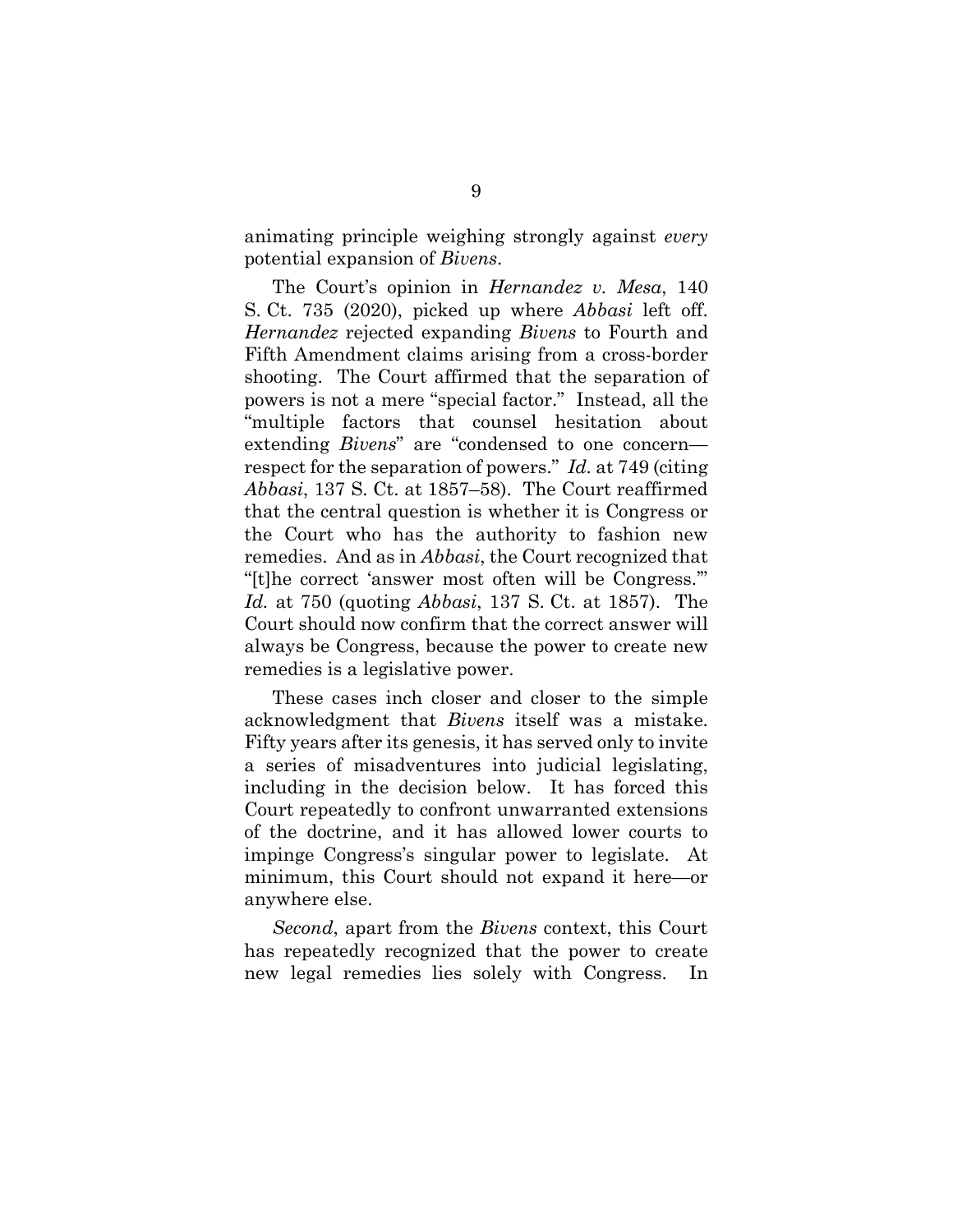*Armstrong v. Exceptional Child Center, Inc.*, the Court held that the Supremacy Clause does not confer a private right of action to enforce federal statutes against state actors. 575 U.S. 320 (2015). The Court explained that the necessary-and-proper clause grants Congress "broad discretion" to determine how to carry out its enumerated powers. *Id.* at 325. If the Supremacy Clause included a private right of action, it would mean the Constitution "*requires* Congress to permit the enforcement of its laws by private actors." *Id.* at 326 (emphasis in original). And this sort of "mandatory private enforcement" would impermissibly limit Congress's power to designate its own statutory enforcement mechanisms. *Id.*

The Court has reached the same conclusion with respect to statutory construction. For example, in *Alexander v. Sandoval*, the Court held that Title VI of the Civil Rights Act of 1964 does not authorize a private civil action for disparate-impact discrimination. 532 U.S. 275 (2001). Justice Scalia's opinion for the Court recognized that "[l]ike substantive federal law itself, private rights of action to enforce federal law must be created by Congress." *Id.* at 286 (citation omitted). The Court's task is to "interpret the statute Congress has passed," and without congressional creation of a cause of action, "courts may not create one, no matter how desirable that might be as a policy matter, or how compatible with the statute." *Id.* at 286–87 (citations omitted).

The Court's recent opinions interpreting the Alien Tort Statute ("ATS") are to the same effect. *See Jesner v. Arab Bank*, 138 S. Ct. 1386 (2018); *Nestle USA, Inc. v. Doe*, 141 S. Ct. 1931 (2021). In both cases, several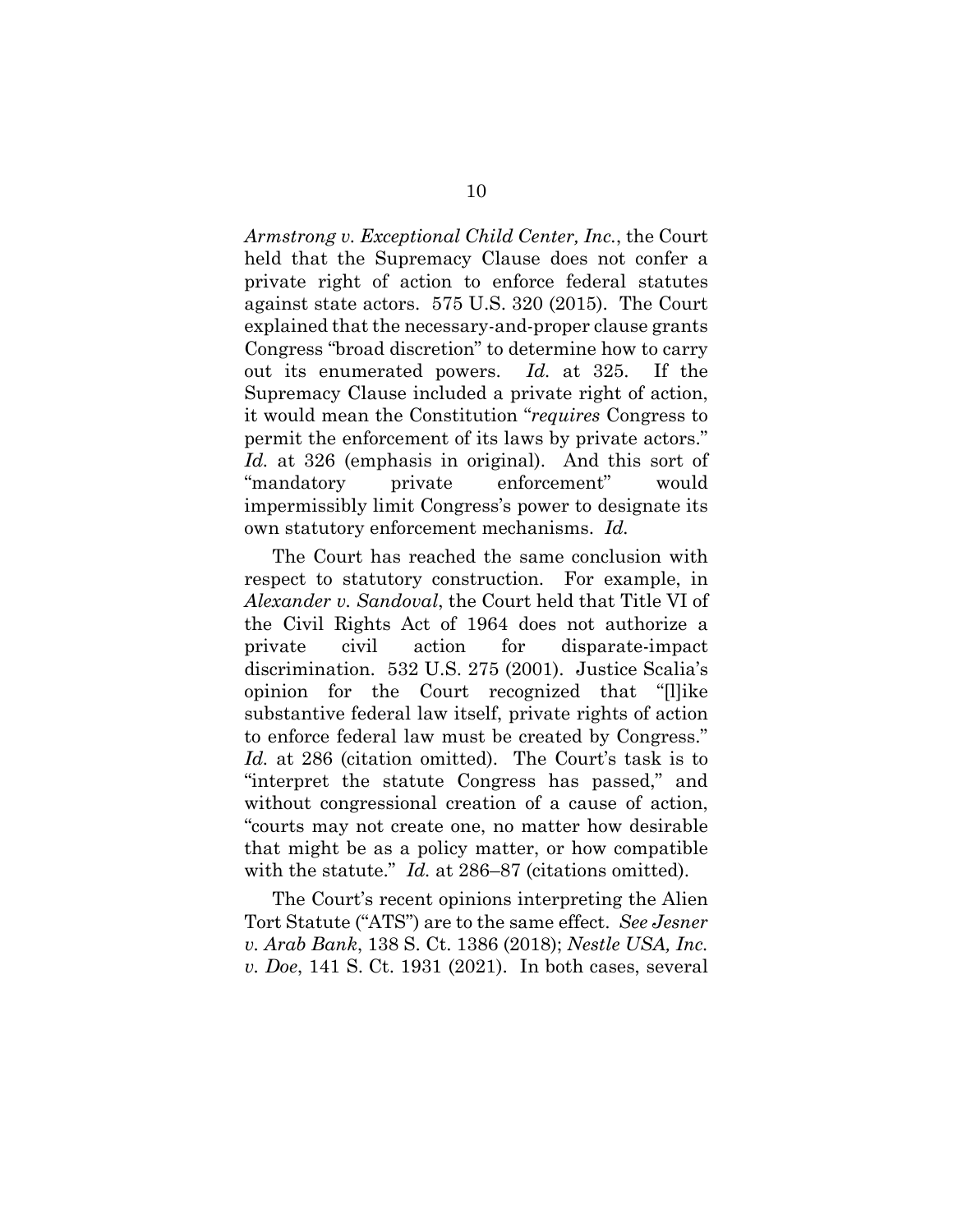Justices expressed doubt that the ATS's general grant of jurisdiction over "any civil action by an alien for a tort only, committed in violation of the law of nations or a treaty of the United States," authorized the Court to fashion novel causes of action for violations of international law.

Writing for the majority in *Jesner*, Justice Kennedy reiterated that "[t]he Court's recent precedents cast doubt on the authority of courts to extend or create private causes of action." 138 S. Ct. at 1402 (citations omitted). That is because the expansion of causes of action is a job for Congress, which "is in the better position to consider if the public interest would be served by" such decisions. *Id.* (quoting *Abbasi*, 137 S. Ct. at 1857). In a portion of his opinion joined by the Chief Justice and Justice Thomas, Justice Kennedy further explained that "the political branches are better equipped to make the preliminary findings and consequent conclusions that should inform this determination." *Id.* at 1408 (plurality op.).

Concurring in part, Justice Gorsuch similarly emphasized that the judicial power does not include the authority to fashion new legal remedies. The Constitution's structure "insulat[es]" federal courts from democratic accountability and vests Congress with the power held by common-law courts. *Id.* at 1413. Citing *Abbasi*, Justice Gorsuch reiterated that "when confronted with a request to fashion a new cause of action, 'separation-of-powers principles are or should be central to the analysis.'" *Id.* (quoting *Abbasi*, 137 S. Ct. at 1857).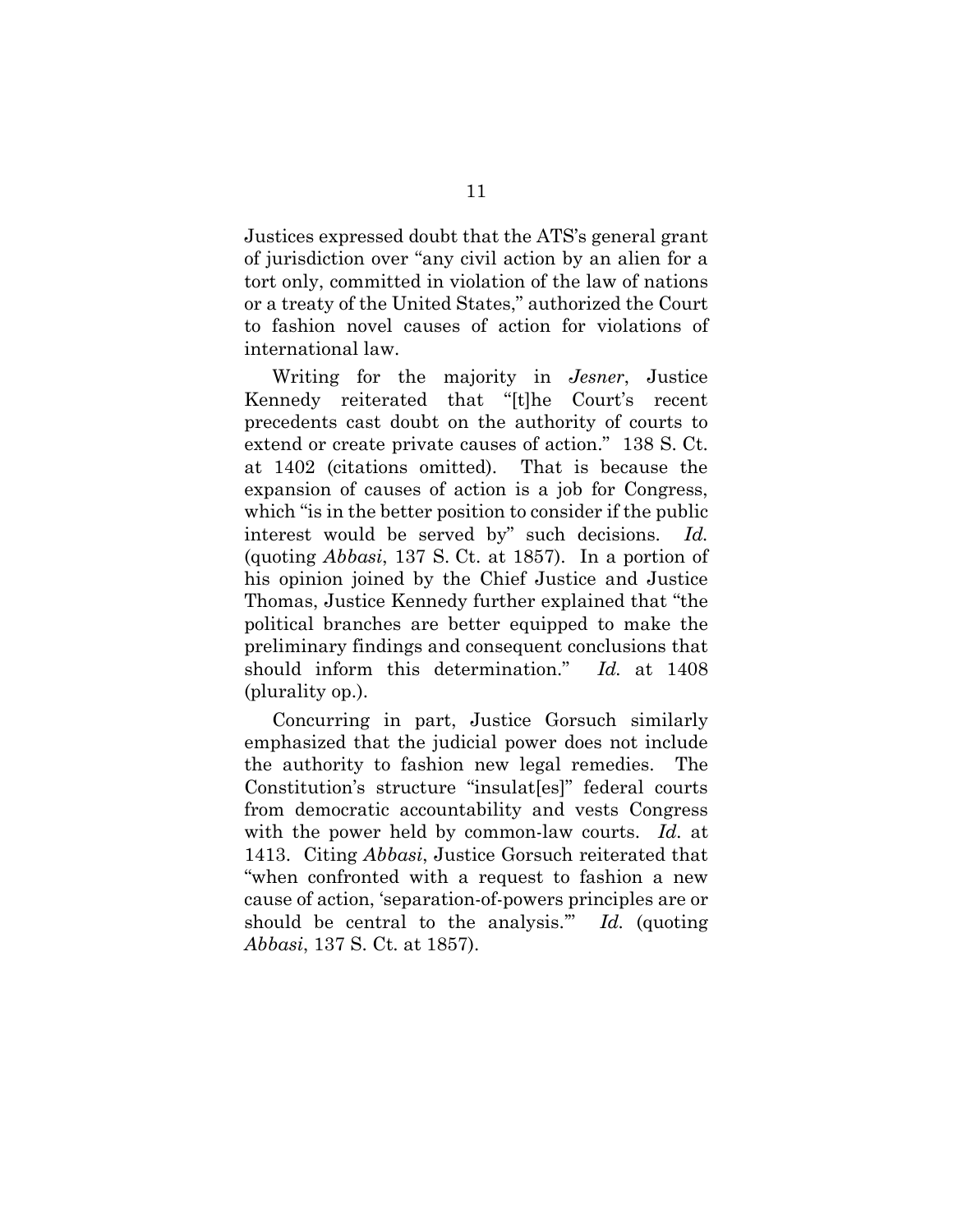The proposed expansion of the ATS in *Jesner*  involved deciding whether "persons like A who engage in certain conduct will be liable to persons like B." *Id.* This exercise is "just like enacting a new law," a task that "belongs to Congress, not the courts." *Id.* For that reason, "separation of powers considerations ordinarily require us to defer to Congress in the creation of new forms of liability." *Id.* at 1414.[3](#page-16-0)

In *Nestle USA, Inc. v. Doe*, the Court similarly rejected expanding the ATS to cover injuries that occurred overseas. 141 S. Ct. 1931 (2021). While the majority rested this decision on the presumption against extraterritoriality, as section of Justice Thomas's lead opinion joined by Justices Gorsuch and Kavanaugh also concluded that the task for "creat[ing] a cause of action" under the ATS belongs to Congress. *Id.* at 1937 (plurality op.). Justice Thomas expressed serious doubt that causes of action under the ATS could extend past the three historical torts recognized at the time of its adoption, *id.* at 1938, and concluded that "our precedents already make clear that there always is a sound reason to defer to Congress," *id.* at 1940. Therefore, the question whether to permit additional causes of action "lies within the province of the Legislative Branch." *Id.*

<span id="page-16-0"></span><sup>3</sup> Justice Thomas's and Justice Alito's opinions similarly emphasized separation-of-powers concerns. *See Jesner*, 138 S. Ct. at 1408 (Thomas, J., concurring) ("Courts should not be in the business of creating new causes of action under the Alien Tort Statute . . . ." (citations omitted)); *id.* (Alito, J., concurring) (outcome "compelled not only by judicial caution, but also by the separation of powers" (citation and quotation marks omitted)).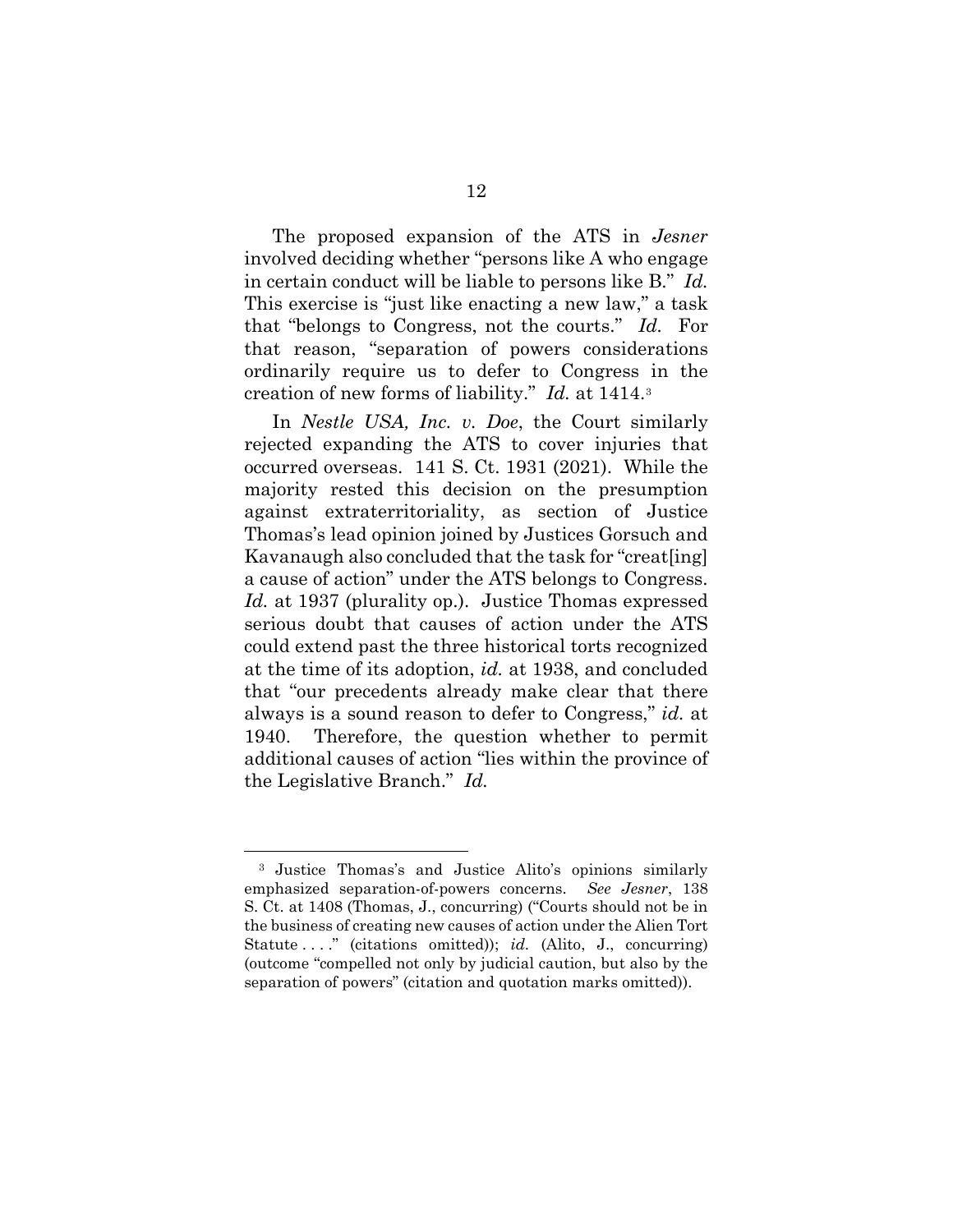Justice Gorsuch's concurrence reached the same conclusion, recognizing that nothing in the ATS "deputizes" this Court to innovate new causes of action or legal remedies. *Id.* at 1942–43 (Gorsuch, J., concurring). The ATS merely grants the Court jurisdiction to hear preexisting tort claims. Before the Constitution, common-law courts bore responsibility for creating and defining new legal remedies. But the Constitution withheld that function from the federal courts. *Id.* at 1942 (citing *Sandoval*, 532 U.S. at 287).

The Court's approach in these cases applies with equal, if not greater, force to the Ninth Circuit's novel expansion of *Bivens*. The plaintiffs in those cases asked this Court to do precisely what the lower court did here: to fashion new rights and remedies absent congressional authorization. As in those cases, here, the Court should reaffirm the foundational principle that the power to create new legal remedies rests solely with Congress and accordingly reject the Ninth Circuit's arrogation of congressional authority.

### **II. Expanding** *Bivens* **To Border Enforcement Jeopardizes National Security.**

Petitioner is also correct that the Ninth Circuit's expansion of *Bivens* to First Amendment and borderinvolved Fourth Amendment claims could chill decisions needed to protect our national security and thus implicate another "special factor" under *Bivens*. Indeed, any intrusion on the sensitive area of immigration policy violates the separation of powers twice-over. Because suits challenging border enforcement actions necessarily implicate national security, *Hernandez*, 140 S. Ct. at 746, any expansion of *Bivens* in this context would encroach on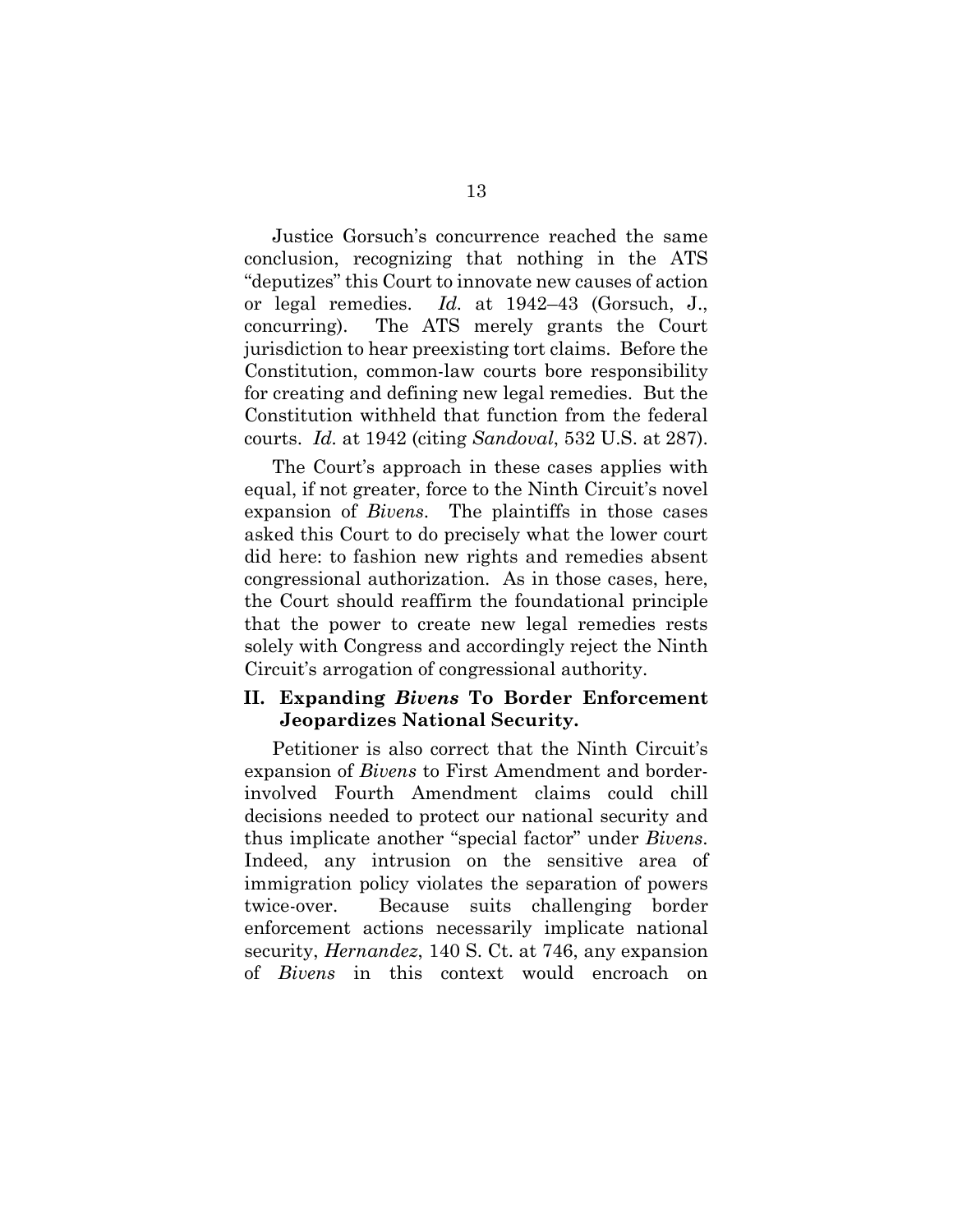prerogatives entrusted to the Executive under Article II, as well as Congress under Article I. *See Boule*, 998 F.3d at 382–83 (Bumatay, J., dissenting from the denial of rehearing en banc). That double intrusion on the separation of powers makes this case "an easy call." *Id.* at 382.

The United States' foreign relations and national security are committed to the political branches. *See Oetjen v. Central Leather Co.*, 246 U.S. 297, 302 (1918). It follows that "[m]atters intimately related to foreign policy and national security are rarely proper subjects for judicial intervention." *Haig v. Agee*, 453 U.S. 280, 292 (1981). Accordingly, *Abbasi* and *Hernandez* both establish that *Bivens* should not be expanded to claims that would jeopardize the political branches' autonomy in these arenas. As both cases explain, "'courts traditionally have been reluctant to intrude upon the authority of the Executive in military and national security affairs' unless 'Congress specifically has provided otherwise.'" 137 S. Ct. at 1861 (quoting *Dep't of Navy v. Egan*, 484 U.S. 518, 530 (1988))); *Hernandez*, 140 S. Ct. at 744 (same).

The Ninth Circuit ignored this consideration, concluding that "run-of-the-mill immigration proceeding[s]" were "unrelated to any other national security decision or interest." *Boule*, 998 F.3d at 389 (panel op.) (quoting *Lanuza v. Love*, 899 F.3d 1019, 1030 (9th Cir. 2018)). But that facile distinction squarely conflicts with this Court's precedents. The Court has held that the judiciary must respect "the framework established by the political branches" regarding foreign relations and national security. *Hernandez*, 140 S. Ct. at 746. Here, Congress has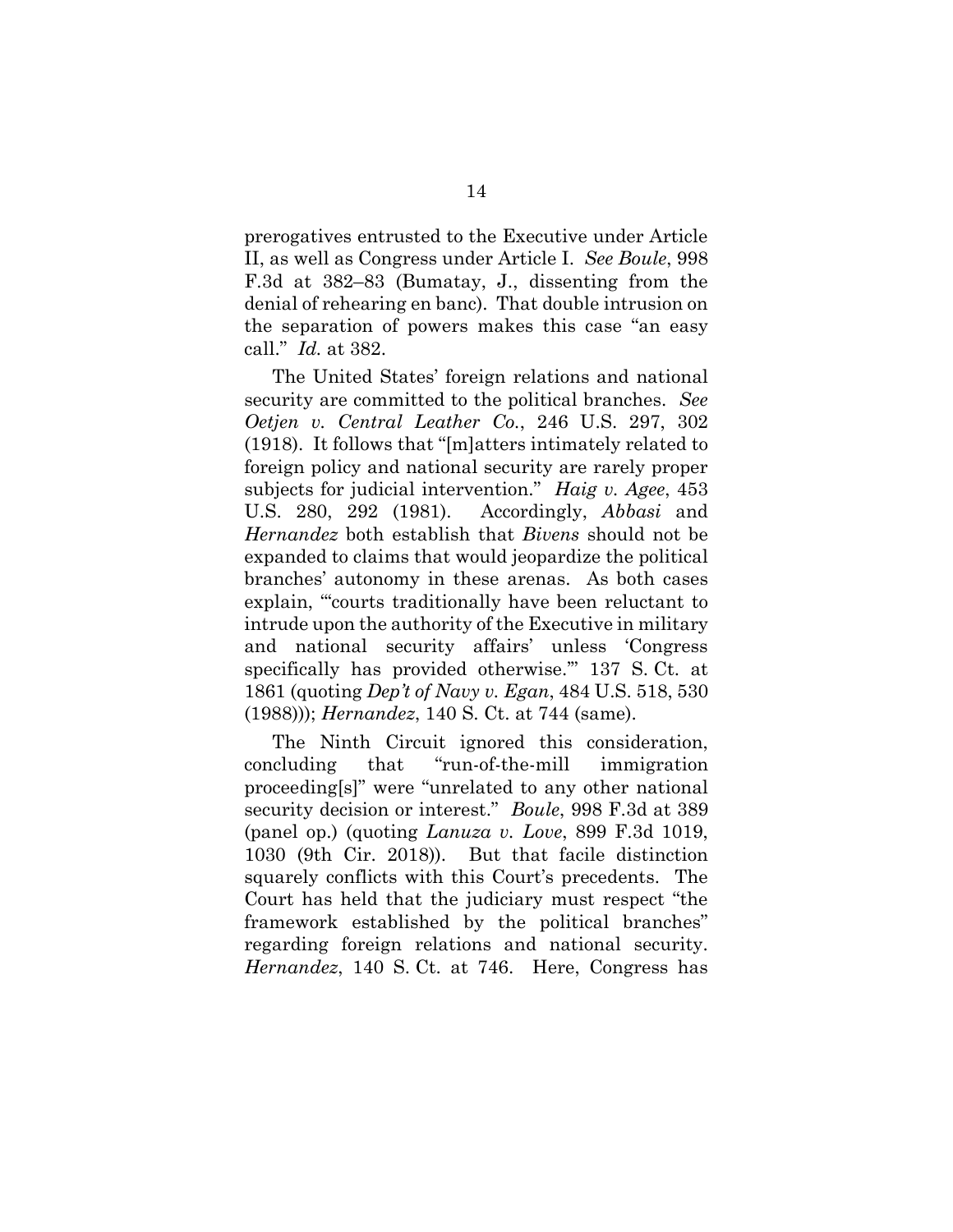clearly granted authority over immigration matters to the Department of Homeland Security and, in turn, the U.S. Customs and Border Protection ("CBP"). *See* 6 U.S.C. §§ 111(b)(1)(A), 111(b)(1)(E). The bordercontrol policies at issue "are of crucial importance to the national security and foreign policy of the United States," regardless of whether the facts in a particular case implicate that subject. *See United States v. Delgado-Garcia*, 374 F.3d 1337, 1345 (D.C. Cir. 2004).

Expanding *Bivens* here would threaten real-world harm to national security and to border-enforcement efforts. Subjecting border patrol agents to judicial second-guessing risks clouding their judgment and encumbering important split-second decisions. As the Court has explained, "permitting damages suits against government officials can entail substantial social costs, including the risk that fear of personal monetary liability and harassing litigation will unduly inhibit officials in the discharge of their duties." *Anderson v. Creighton*, 483 U.S. 635, 638 (1987) (citation omitted). In addition, the costs of complying with judicially invented remedies (or those yet to be invented) and of defending against a slurry of new lawsuits will redirect executive resources that could be better used to protect our borders. *See, e.g.*, *id.* (detailing costs of expanded officer liability including "the expenses of litigation"); *Pearson v. Callahan*, 555 U.S. 223, 237–38 (2009) (discussing importance of quick disposition of *Bivens* claims to avoid "wast[ing] the parties' resources").

Those harms are hardly theoretical in this case. Petitioner is a member of a CBP unit that focuses specifically on "counterterrorism, cross-border crime,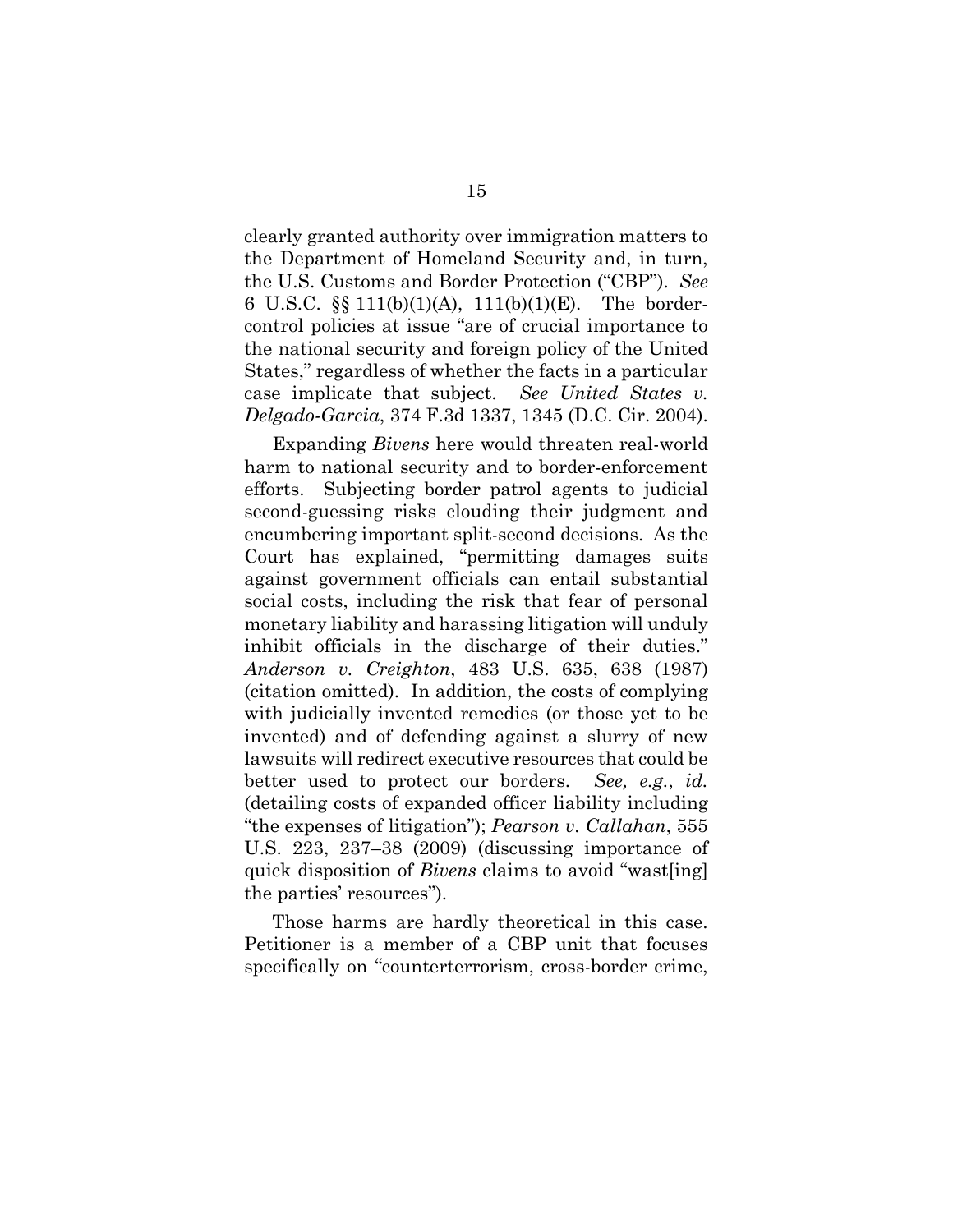and drug and human trafficking." *Boule*, 998 F.3d at 383 (Bumatay, J., dissenting from the denial of rehearing en banc). The site of the incident was a known hub for smugglers and illegal migrants. And Respondent himself "has since been arrested by Canadian authorities and charged with human trafficking." *Id.* at 375 n.3. Rather than allow the Executive Branch to protect our borders against these threats, the Ninth Circuit would have the judiciary second-guess critical actions in the field.

Moreover, as this Court has recognized, protecting the Nation's physical borders is a profoundly important aspect of national security. In *Hernandez*, for example, the Court likened interference in border security to interfering with "system[s] of military discipline." 140 S. Ct. at 746–47 (citing *Chappell v. Wallace*, 462 U.S. 296 (1983), and *United States v. Stanley*, 483 U.S. 669 (1987)). Because "regulating the conduct of agents at the border unquestionably has national security implications, the risk of undermining border security provides reason to hesitate before extending *Bivens* into this field." *Id.* at 747 (citing *Abbasi*, 137 S. Ct. at 1861).

The Founders understood these threats. Hamilton wrote in The Federalist No. 70 that "[e]nergy in the Executive . . . is essential to the protection of the community against foreign attacks." The Federalist No. 70, at 469 (Jacob E. Cooke ed., 1961). That is because "[d]ecision, activity, secrecy, and dispatch will generally characterise the proceedings of one man, in a much more eminent degree, than the proceedings of any greater number." *Id.* The separation of powers is therefore "most important in the national-security and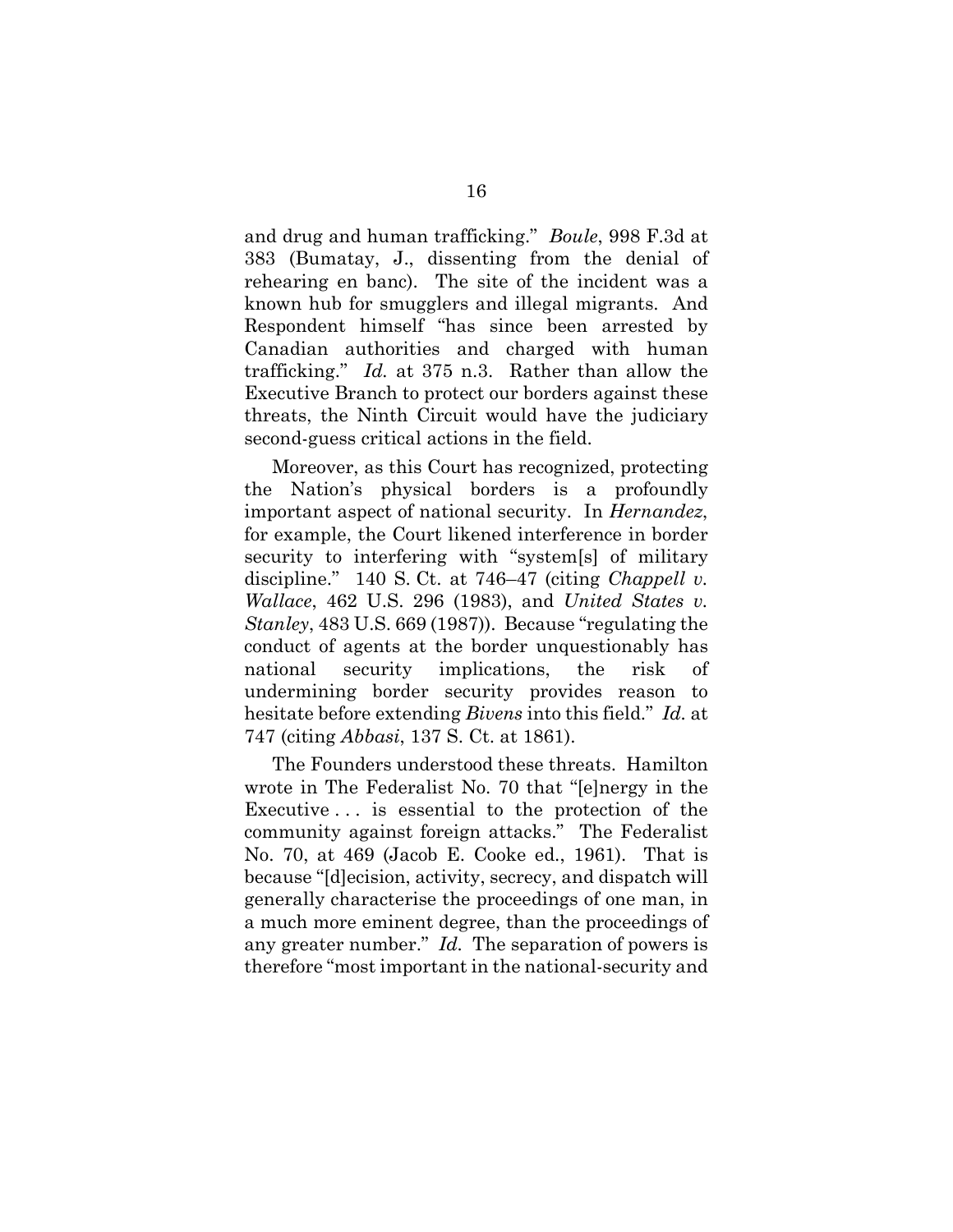foreign-affairs contexts." *Hamdi v. Rumsfeld*, 542 U.S. 507, 581 (2004) (Thomas, J., dissenting). And, while Congress "has a substantial and essential role in both foreign affairs and national security," judicial review of these matters, absent legislative sanction, "destroys the purpose of vesting primary responsibility in a unitary Executive." *Id.* at 582; *see also Chi. & S. Air Lines, Inc. v. Waterman S. S. Corp.*, 333 U.S. 103, 111 (1948) (recognizing that foreignpolicy decisions "are wholly confided by our Constitution to the political departments of the government, Executive and Legislative").

*Amici* thus urge this Court to be especially reticent to extend *Bivens* to claims involving important issues of national security. The separation-of-powers concerns that have restricted this Court's expanding *Bivens* in every other context apply with special force where, as here, national security and foreign affairs are on the line.

### **CONCLUSION**

For the foregoing reasons, the judgment of the Ninth Circuit should be reversed.